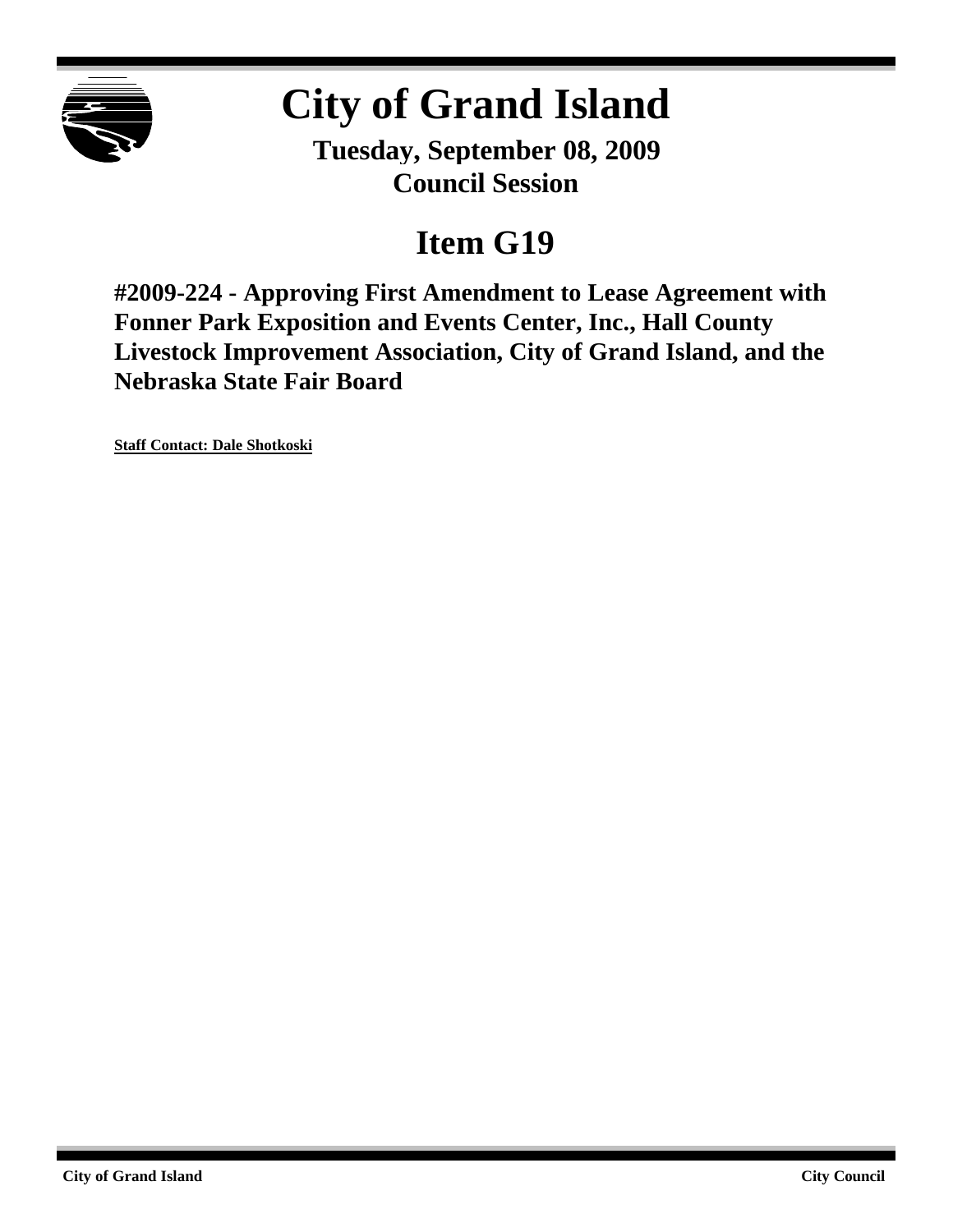## **Council Agenda Memo**

| <b>From:</b>    | Dale M. Shotkoski, City Attorney<br>September 8, 2009<br>First Amendment to Lease Agreement |  |  |
|-----------------|---------------------------------------------------------------------------------------------|--|--|
| <b>Meeting:</b> |                                                                                             |  |  |
| Subject:        |                                                                                             |  |  |
| Item #:         | $G-19$                                                                                      |  |  |
| $Presenter(s):$ | Dale M. Shotkoski, City Attorney                                                            |  |  |

### **Background**

The City of Grand Island has participated in the relocation efforts of the Nebraska State Fair. Part of the City of Grand Island's commitment included entering into a Lease Agreement on July 1, 2009 with Fonner Park Exposition and Event Center, Inc., the Hall County Livestock Improvement Associa tion, and the Nebraska State Fair Board. The lease allowed for the location of a building to be situated on land owned by the Hall County Livestock Improvement Association to also be utilized at certain times of the year by the Nebraska State Fair Board.

## **Discussion**

The Nebraska Legislature in adopting legislation to allow for the relocation of the Nebraska State Fair, created the Nebraska State Fair Relocation Cash Fund established by NEB. REV. STAT. §2-112 and §2-113. There has been placed on deposit with the Nebraska Department of Administrative Services funds that are to be utilized for the relocation of the Nebraska State Fair. The funds on deposit with the Nebraska Department of Administration Services need to be transferred to the Nebraska Sate Fair Relocation Cash Fund. The first amendment to the Lease Agreement that was proposed by the Nebraska Department of Administrative Services would allow all funds held by the parties to the Lease Agreement to agree to the relocation of all funds held by the Nebraska Department of Administrative Services to be transferred to the Nebraska State Fair Relocation Cash Fund pursuant to statute.

## **Alternatives**

It appears that the Council has the following alternatives concerning the issue at hand. The Council may: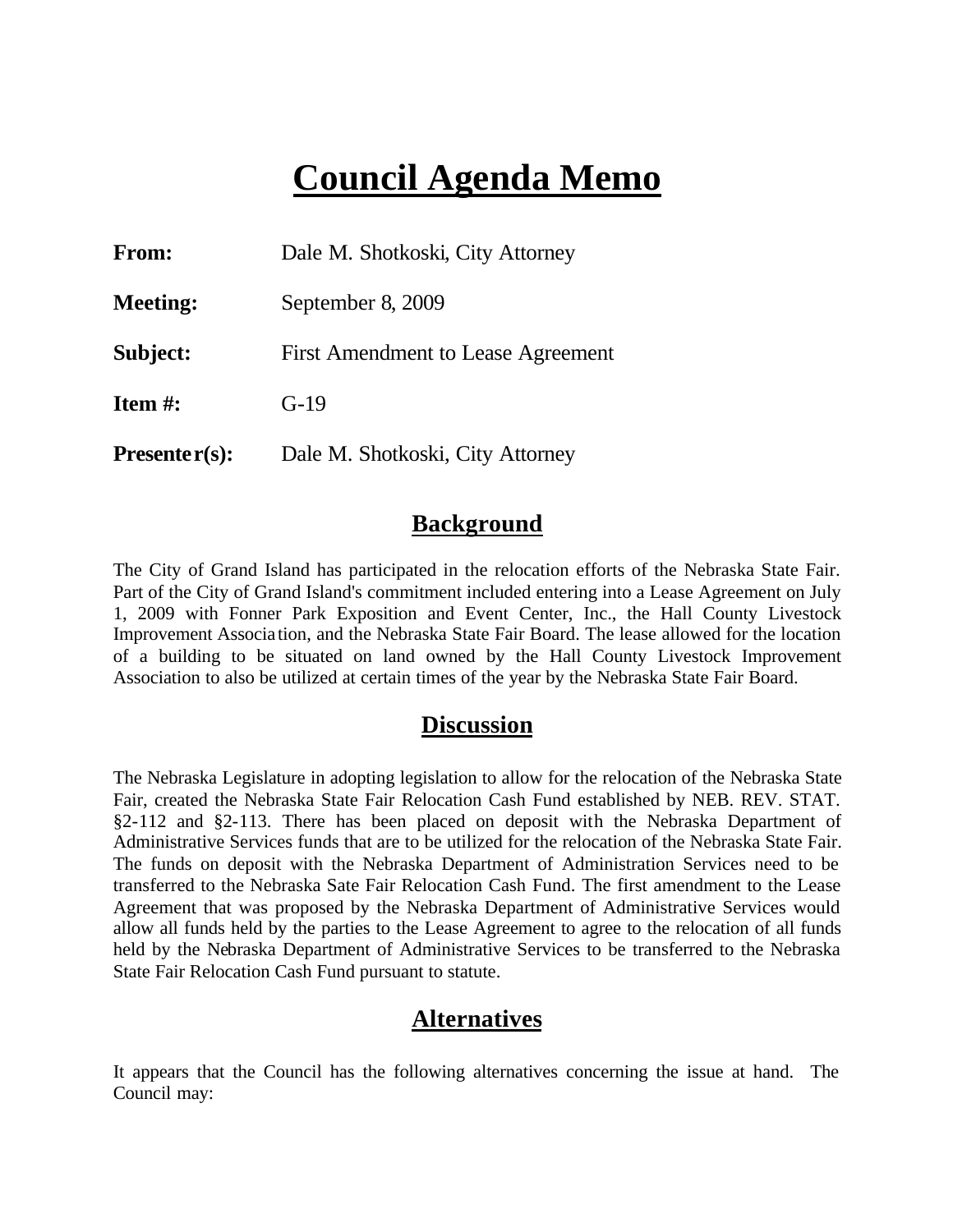- 1. Adopt the Resolution
- 2. Don't adopt the resolution, refer for further study
- 3. Take no action.

## **Recommendation**

It is recommended that the first amendment to the Lease Agreement be approved and the Mayor authorized to execute the same.

## **Sample Motion**

Move to approve the resolution allowing the funds on deposit with the Department of Administration Services to be used for the Nebraska State Fair relocation be transferred into the Nebraska State Fair Relocation Cash Fund.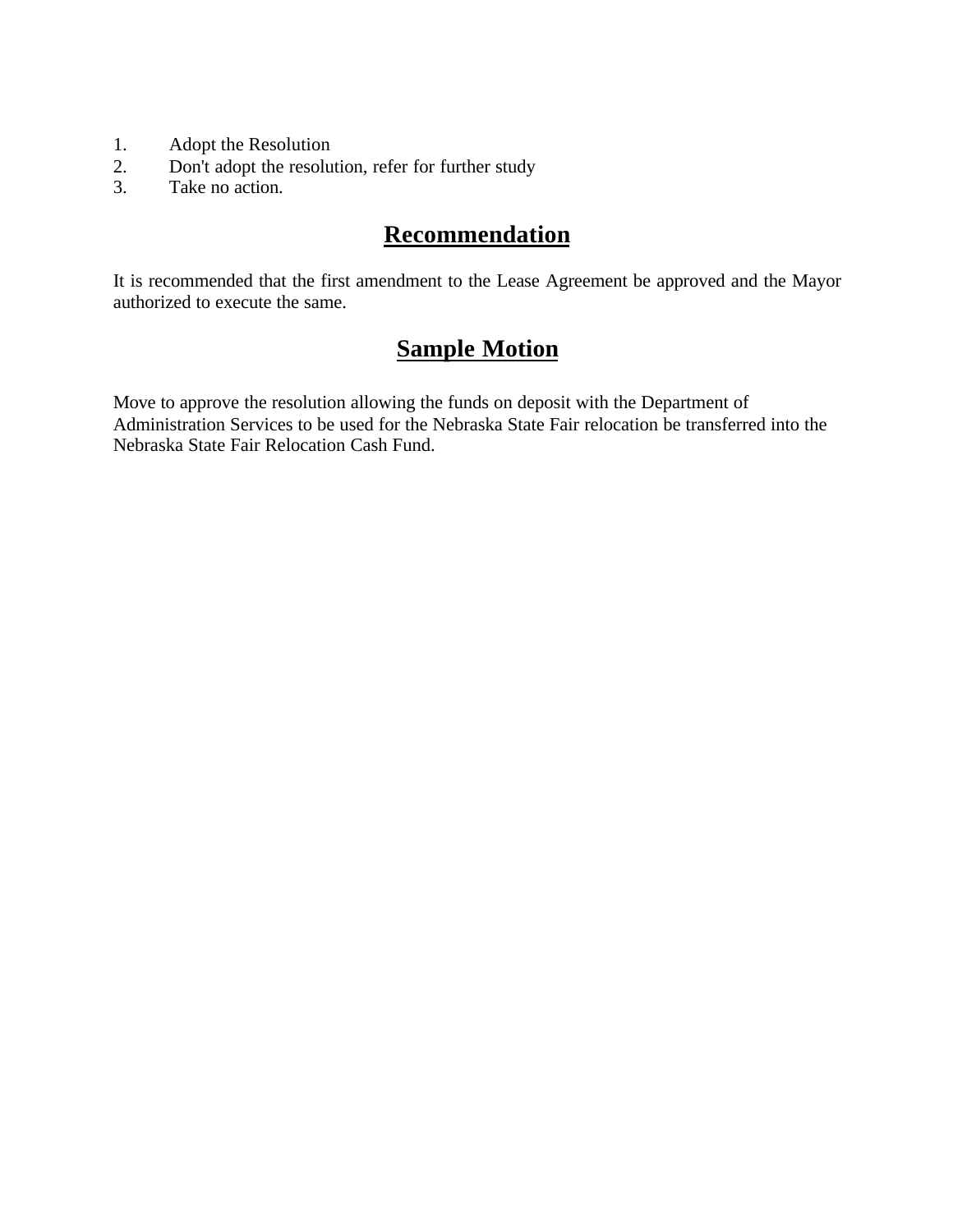#### FIRST AMENDMENT TO LEASE AGREEMENT

THIS FIRST AMENDMENT TO LEASE AGREEMENT ("Addendum") is made and 2009 by and between FONNER PARK entered into as of the day of EXPOSITION AND EVENTS CENTER, INC., a Nebraska nonprofit corporation ("Event Center"), HALL COUNTY LIVESTOCK IMPROVEMENT ASSOCIATION, a Nebraska nonprofit corporation ("Fonner"), and the CITY OF GRAND ISLAND, NEBRASKA, a municipal corporation (the "City") (Event Center, Fonner, and the City are collectively referred to herein as "Lessors"), and the NEBRASKA STATE FAIR BOARD f/k/a the Nebraska State Board of Agriculture, a private corporation established under the authority Neb. Rev. Stat. § 2-101 and an instrumentality serving the State of Nebraska and its citizens under the terms provided for in Neb. Rev. Stat. Article 1 of Chapter 2 ("Lessee"). Lessors and Lessee each may be referred to herein as the "Party" and jointly referred to herein as the "Parties."

#### **RECITALS**

WHEREAS, the Parties entered into a Lease Agreement dated July 1, 2009 (the "Lease") with respect to the real property and improvements to be constructed and used in connection with the operation of the Nebraska State Fair; and

WHEREAS, the Parties desire to amend the Lease to revise the provisions regarding funding of the cost of construction of the Improvements (as defined in the Lease), subject to the terms and conditions set forth herein.

NOW, THEREFORE, in consideration of the foregoing and the mutual promises and covenants contained in the Lease, the parties hereby agree as follows:

 $1.$ Defined Terms. All capitalized terms not otherwise defined herein shall have the meaning ascribed to such term(s) in the Lease.

 $2<sub>-</sub>$ Construction of Improvements. Section 5(b) of the Lease is revised to provide that the cost of construction of the Improvements shall be funded by the Nebraska State Fair Relocation Cash Fund established pursuant to Neb. Rev. Stat. § 2-112 and the Nebraska State Fair Relocation Trust Fund, in accordance with Neb. Rev. Stat. § 2-113.

3. Full Force and Effect. Except as amended by this Amendment, all other terms and conditions stated in the Lease shall remain in full force and effect.

[The remainder of this page intentionally left blank.]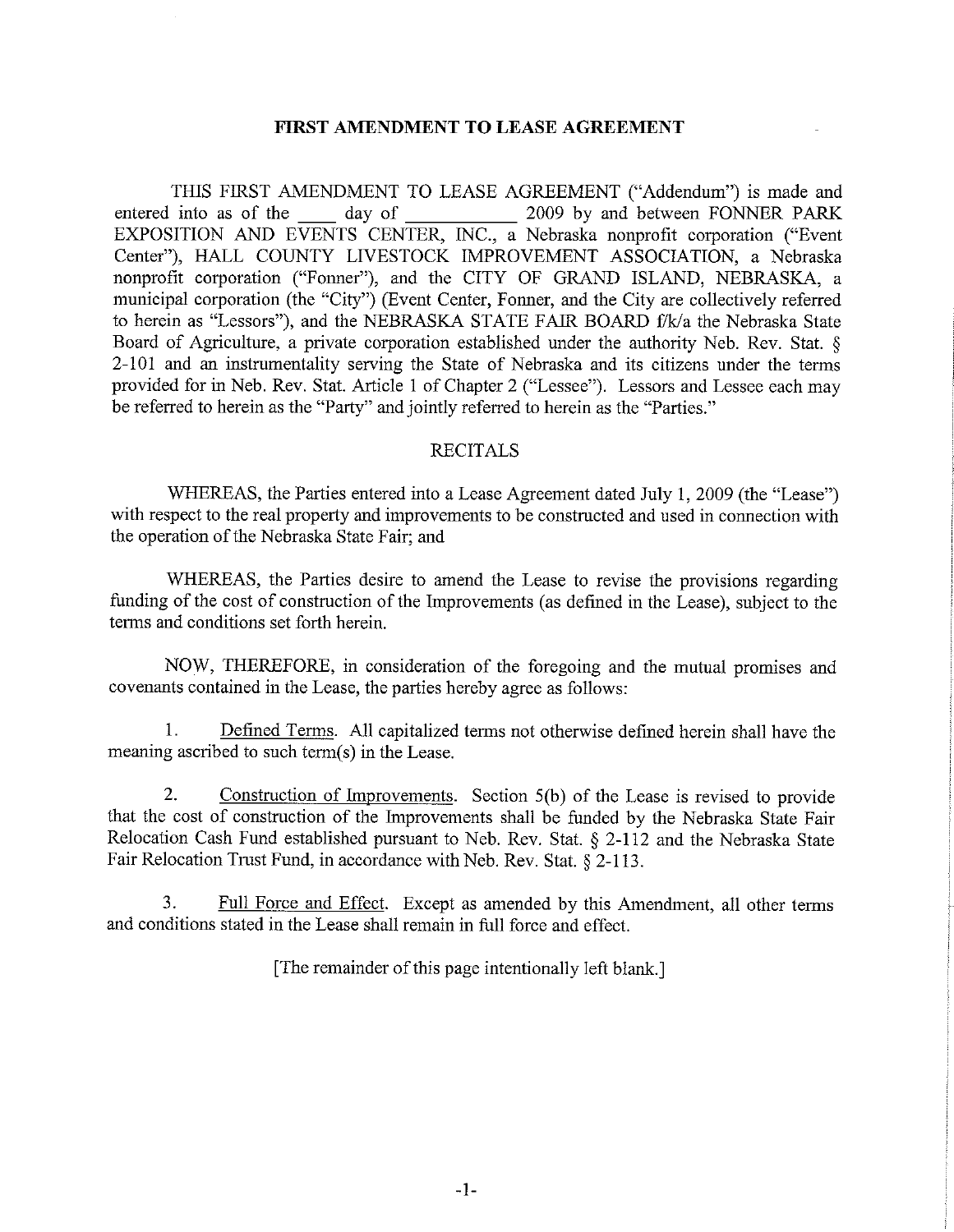IN WITNESS WHEREOF, the Parties hereto hereby execute this Amendment as of the day and year first above written.

"LESSORS"

FONNER PARK EXPOSITION AND EVENTS CENTER, INC., a Nebraska nonprofit corporation

| -<br>2.777<br>$\overline{\phantom{a}}$<br>. . |
|-----------------------------------------------|
|-----------------------------------------------|

Name:

Title:

HALL COUNTY LIVESTOCK IMPROVEMENT ASSOCIATION, a Nebraska nonprofit corporation

Name:  $\frac{1}{\sqrt{1-\frac{1}{2}}\sqrt{1-\frac{1}{2}}\sqrt{1-\frac{1}{2}}\sqrt{1-\frac{1}{2}}\sqrt{1-\frac{1}{2}}\sqrt{1-\frac{1}{2}}\sqrt{1-\frac{1}{2}}\sqrt{1-\frac{1}{2}}\sqrt{1-\frac{1}{2}}\sqrt{1-\frac{1}{2}}\sqrt{1-\frac{1}{2}}\sqrt{1-\frac{1}{2}}\sqrt{1-\frac{1}{2}}\sqrt{1-\frac{1}{2}}\sqrt{1-\frac{1}{2}}\sqrt{1-\frac{1}{2}}\sqrt{1-\frac{1}{2}}\sqrt{1-\frac{1}{2}}\sqrt{1-\frac{1}{2}}$ 

Title:  $\qquad \qquad \qquad$ 

CITY OF GRAND ISLAND, NEBRASKA, a municipal corporation

"LESSEE"

#### NEBRASKA STATE FAIR BOARD

Name: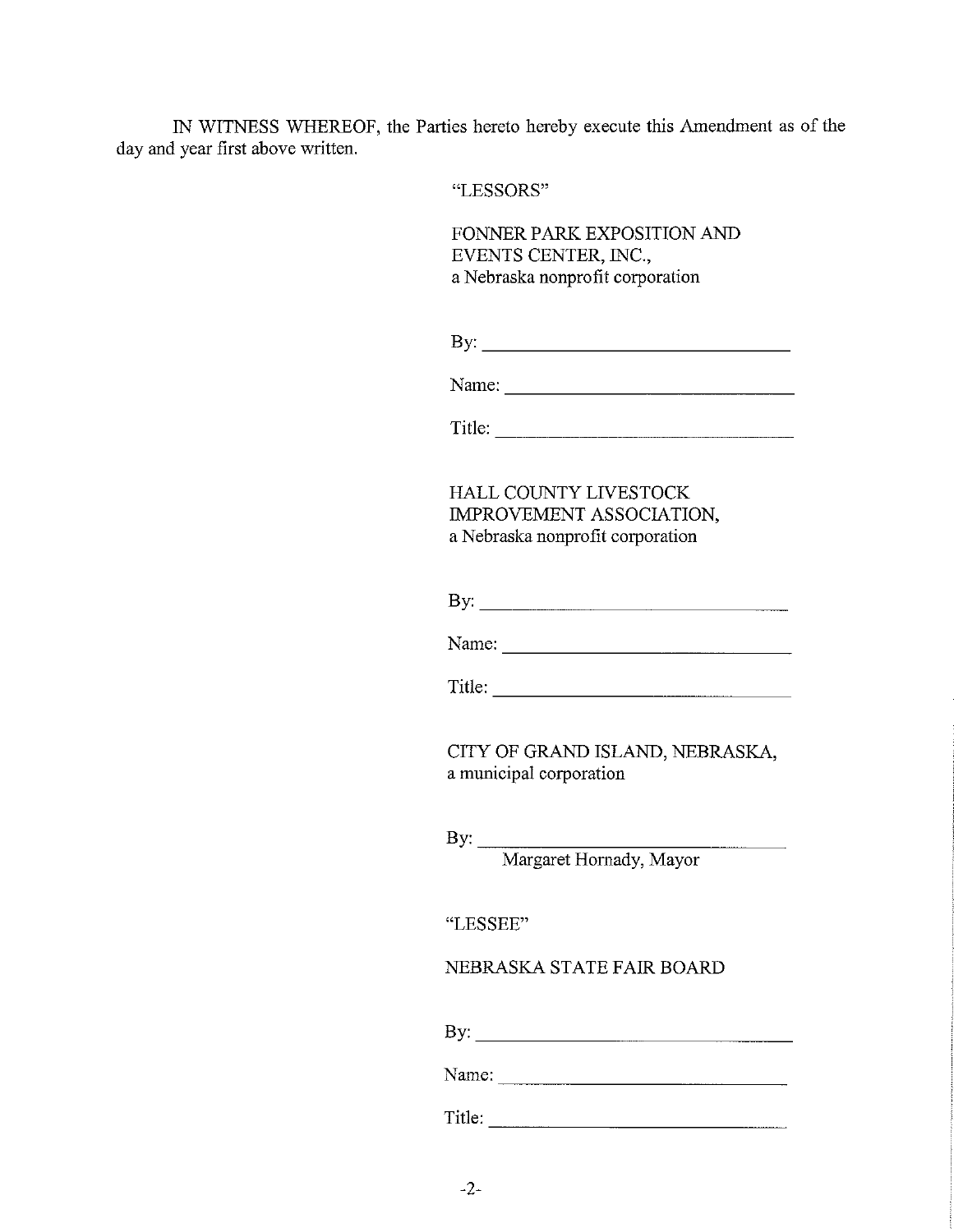#### STATE OF NEBRASKA ) ss. COUNTY OF  $\lambda$

The foregoing instrument was acknowledged before me on this \_\_ day of of 2009, by<br>Fonner Park Exposition and Events Center, Inc., a Nebraska nonprofit corporation, on behalf of the corporation.

## Notary Public

**STATE OF NEBRASKA**  $)$  SS. COUNTY OF  $\qquad \qquad$  $\mathcal{L}$ 

The foregoing instrument was acknowledged before me on this day of 2009, by<br>
Hall County Livestock Improvement Association, a Nebraska nonprofit corporation, on behalf of the corporation.

#### Notary Public

STATE OF NEBRASKA  $\int$  ss. COUNTY OF

The foregoing instrument was acknowledged before me on this \_\_\_\_\_ day of , 2009, by Margaret Hornady, Mayor the City of Grand Island, Nebraska, a municipal corporation, on behalf of the corporation.

Notary Public

STATE OF NEBRASKA

 $)$  ss. COUNTY OF  $\_\_$ 

The foregoing instrument was acknowledged before me on this \_\_ day of 2009, by<br>of the Nebraska State Fair Board, a private corporation established under the authority Neb. Rev. Stat. § 2-101, on behalf of the corporation.

 $\mathcal{L}$ 

Notary Public